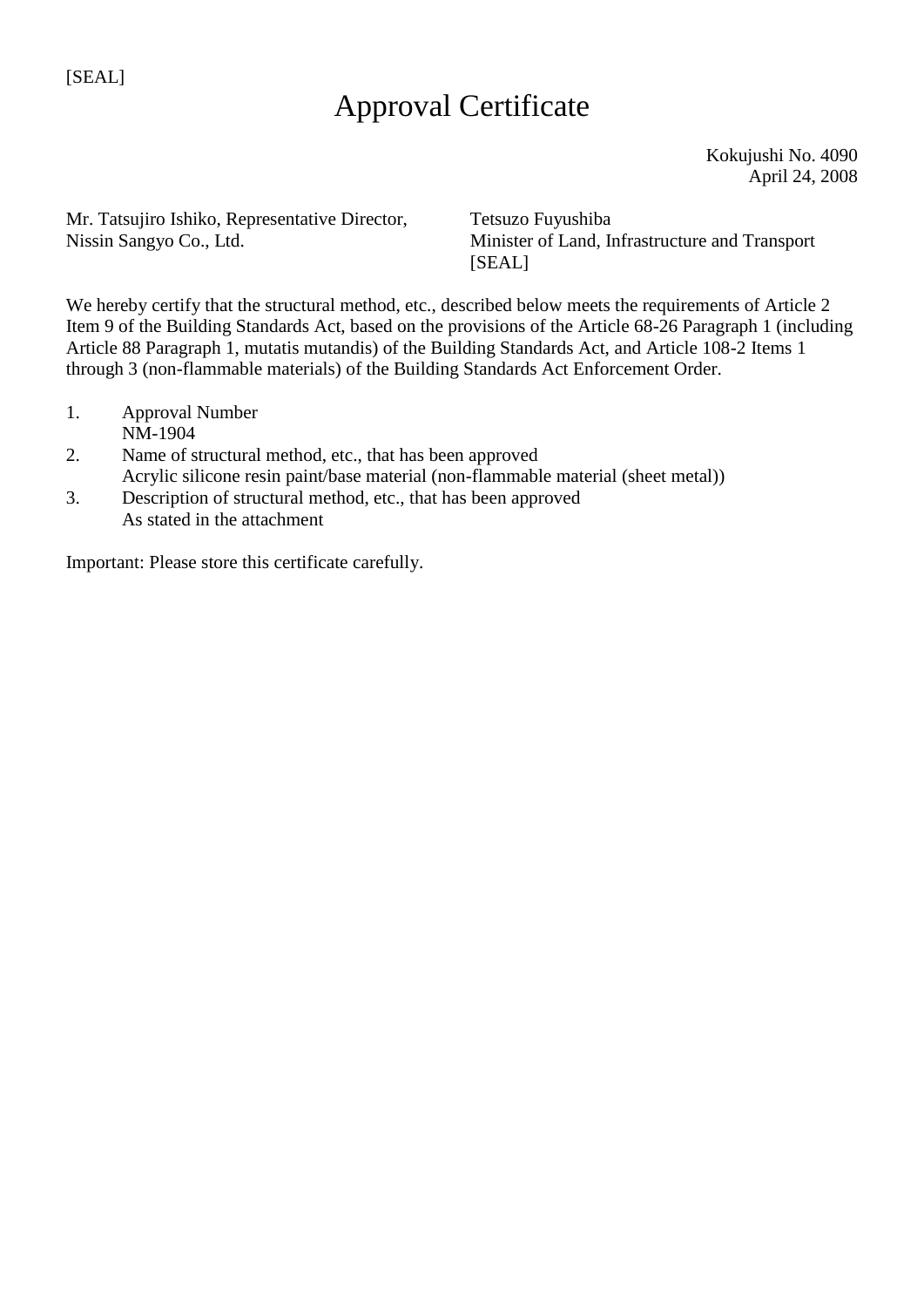## [SEAL] Approval Certificate

Kokujushi No. 2231 January 5, 2006

Mr. Tatsujiro Ishiko, Representative Director, Nissin Sangyo Co., Ltd.

> Kazuo Kitagawa Minister of Land, Infrastructure and Transport [SEAL]

We hereby certify the structural method or construction material described below meets the requirements of Article 2 Item 9 of the Building Standards Act, based on the provisions of the Article 68-26 Paragraph 1 (including Article 88 Paragraph 1, mutatis mutandis) of the Building Standards Act, and Article 108-2 Items 1 through 3 (non-flammable materials) of the Building Standards Act Enforcement Order.

- 1. Approval Number NM-1194
- 2. Name of structural method or construction material that has been approved Acrylic silicone resin paint/base material (non-flammable material (excluding sheet metal))
- 3. Description of structural method or construction material that has been approved As stated in the attachment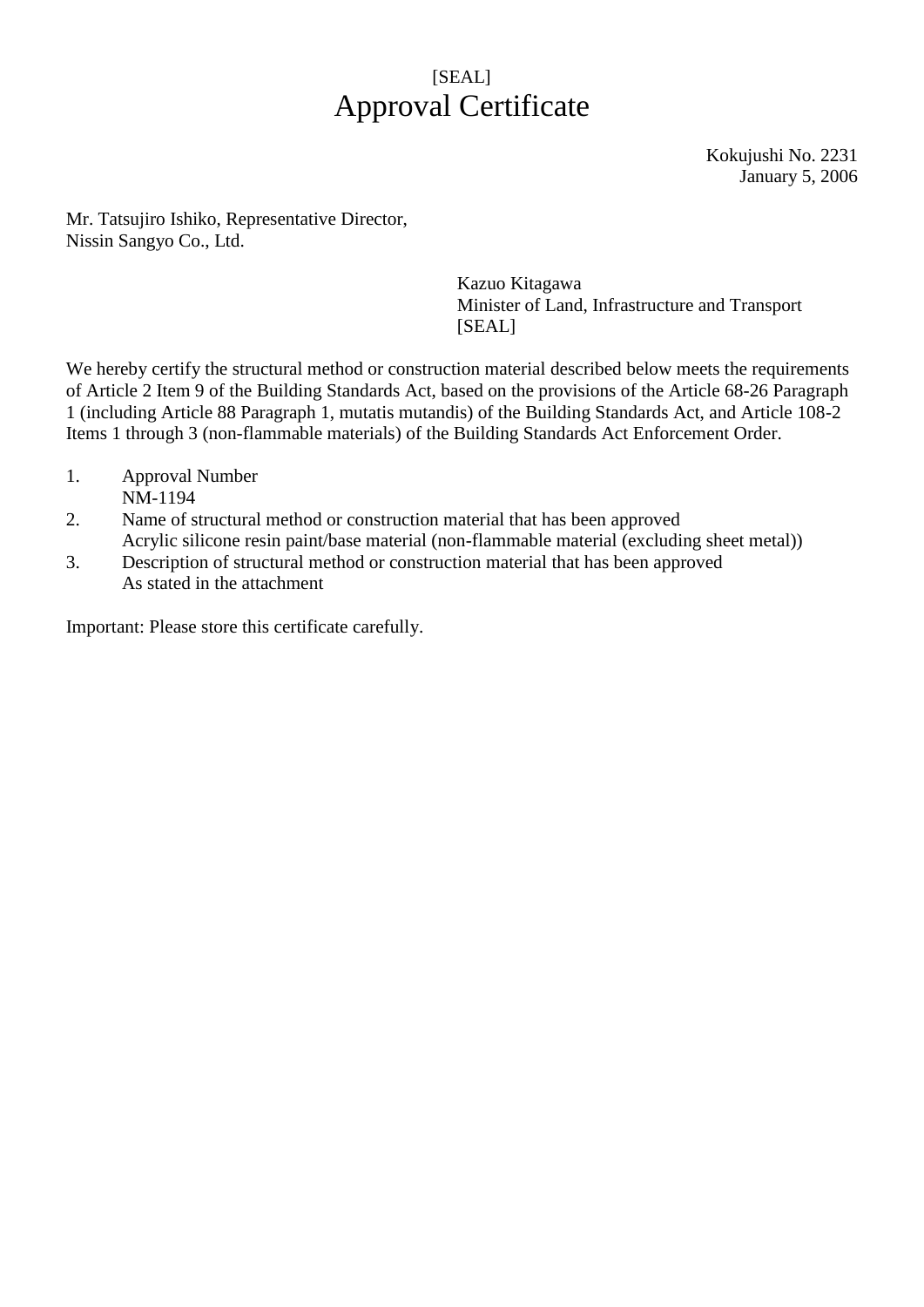## [SEAL] Approval Certificate

Kokujushi No. 89 June 2, 2010

Mr. Tatsujiro Ishiko, Representative Director, Nissin Sangyo Co., Ltd.

> Seiji Maebara Minister of Land, Infrastructure and Transport [SEAL]

We hereby certify the structural method, etc., described below meets the requirements of Article 2 Item 9 of the Building Standards Act, based on the provisions of the Article 68-26 Paragraph 1 (including Article 88 Paragraph 1, mutatis mutandis) of the Building Standards Act, and Article 108-2 Items 1 through 3 (non-flammable materials) of the Building Standards Act Enforcement Order.

- 1. Approval Number NM-2777
- 2. Name of structural method, etc., that has been approved Acrylic resin paint/base material (non-flammable material (excluding sheet metal))
- 3. Description of structural method, etc., that has been approved As stated in the attachment